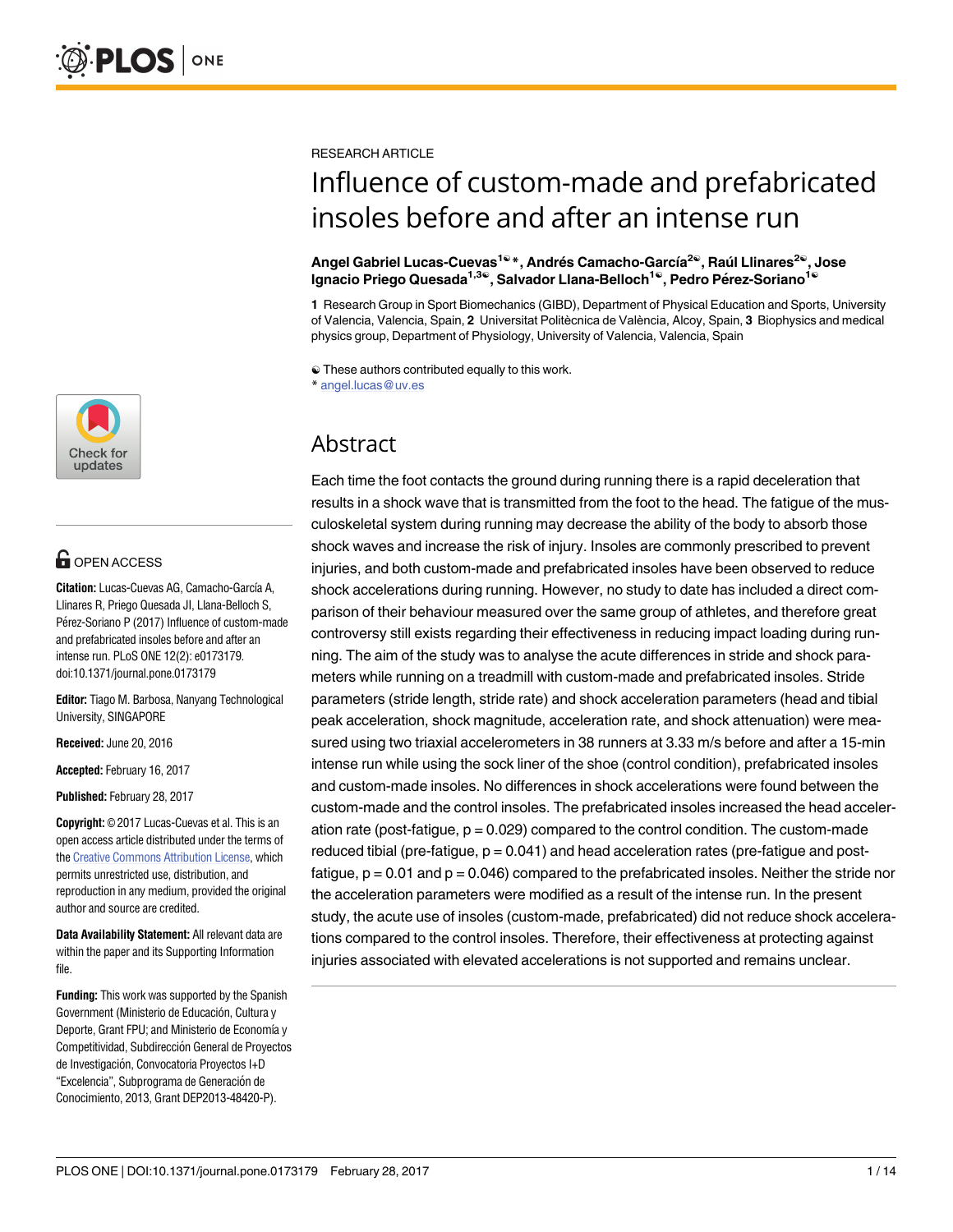<span id="page-1-0"></span>

**Competing interests:** The authors have declared that no competing interests exist.

#### **Introduction**

Running is a type of physical activity that involves the athlete striking the ground about 600 times per kilometer [\[1,2](#page-10-0)]. Each foot strike during running there is a rapid deceleration of the lower-limb that results in a shock wave that is transmitted from the foot to the head [\[3](#page-10-0)]. On its way upwards to the head, this shock is partly absorbed by the ground, the running shoes and the musculoskeletal system in a process known as shock attenuation [\[4,5](#page-10-0)]. However, even though the musculoskeletal system is prepared to deal with each one of these contacts, their repetitive and cumulative effect on the human body could overload and fatigue the musculoskeletal system, especially of the lower leg, and lead to increased risk of overuse injuries such as patellofemoral pain syndrome, tibial stress fractures, plantar fasciitis, metatarsalgia and Achilles tendinitis [\[6–9\]](#page-11-0). In this sense, the analysis of the shock attenuation, the loading rate and the magnitude of the shock wave (also called impact or shock acceleration) during running is drawing the attention of the research community as a consequence of their relationship with tibial stress fractures [[10](#page-11-0),[11](#page-11-0)], performance [\[4,5\]](#page-10-0), and lower-limb comfort [\[12\]](#page-11-0).

Repeated exposure to shock accelerations, as experienced by long distance runners, is believed to increase the incidence of injury as a result of the reduced ability of the musculoskeletal system to absorb these shock waves [\[13\]](#page-11-0). The ability of the musculoskeletal system to attenuate these accelerations decreases with fatigue, and therefore the articular cartilage and ligaments become more vulnerable to excessive loading stress loading [\[14\]](#page-11-0). In this sense, previous studies have observed that shock acceleration increases with speed and fatigue [[2,](#page-10-0)[15](#page-11-0),[16](#page-11-0)] and suggest that muscle fatigue also plays a role in overloading the musculoskeletal system leading to overuse injury [\[10\]](#page-11-0).

Considering that shock accelerations are inherent to running, different strategies including modifying foot strike pattern [[17](#page-11-0)], footwear [[18](#page-11-0),[19](#page-11-0)], compressive garments [\[2](#page-10-0)], gait retraining [\[20\]](#page-11-0) or insoles [\[21\]](#page-11-0) are being investigated aiming to reduce such accelerations and therefore decrease the risk and frequency of injury in runners. Insoles are in-shoe devices widely prescribed by podiatrists to reduce or eliminate pathological stresses to the foot or other portions of the kinetic chain [[22](#page-11-0)]. However, there is a great controversy between the effectiveness of over the shelf (prefabricated) insoles chosen by taking solely into account the individual's foot size and custom-made insoles. On the one hand, custom-made insoles are devices built by a podiatrist from a three-dimensional representation of the individual's foot and their use has been associated with pain relief [\[23,24\]](#page-11-0), improved comfort [\[12\]](#page-11-0), reduced plantar pressure [\[25\]](#page-11-0), impact magnitude, and loading rate [[26–28\]](#page-11-0). On the other hand, prefabricated insoles are mass-produced devices at a fraction of the cost of custom-made insoles and therefore it is not surprising that their use is expanding. Prefabricated cushioning insoles have also been associated with reduced plantar pressure [\[29\]](#page-11-0), shock accelerations [\[27\]](#page-11-0), impact forces, and loading rates [\[30\]](#page-12-0). However, there is a paucity of studies analysing the efficiency at attenuating the running-related accelerations of these types of insoles (custom-made vs prefabricated insoles) and compared to a control situation (sock liner of the running shoe) in the same population. Although individualised prescription is recognised to be a gold standard and it would be reasonable to expect that a custom-made insole adapted to the individual's foot would better fulfil the runner's expectations and provide more protection than a prefabricated insole [[31](#page-12-0)], scientific evidence to demonstrate its benefits is needed. As a result, the aim of the present study was therefore to determine the effects of different insoles (custom-made, prefabricated, control) on stride and shock acceleration parameters before and after an intense run. It was hypothesised that the use of custom-made insoles would reduce shock accelerations compared to the control and prefabricated insoles. It was also hypothesised that runners would exhibit greater shock acceleration after the intense run independent of the insole condition.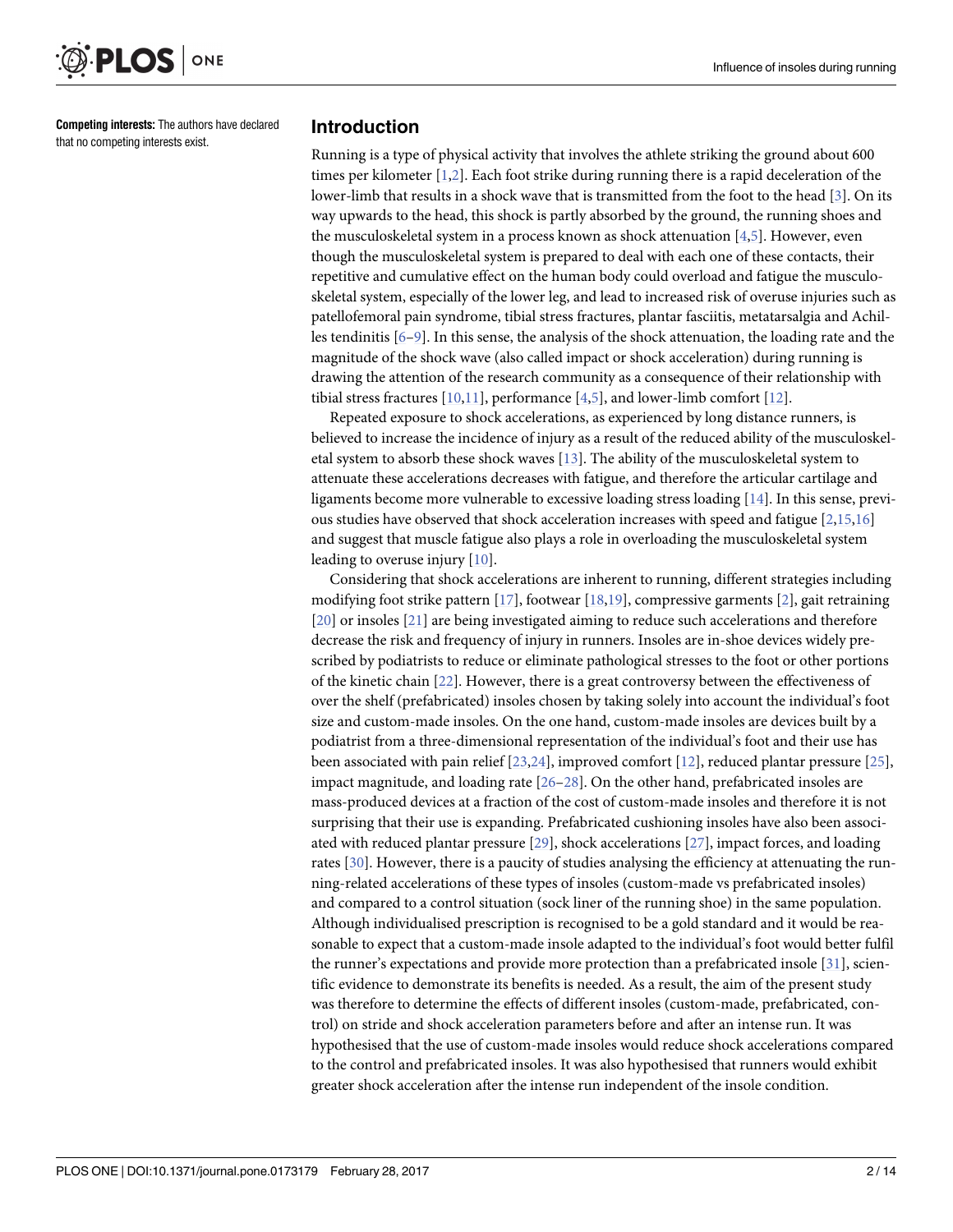### <span id="page-2-0"></span>**Methods**

#### **Participants**

A sample size of 34 participants was estimated using  $G^*$  Power 3 software for a desired power of 80% from the results of published work which studied similar dependent variables [[3](#page-10-0),[27](#page-11-0)]. As a result, thirty-eight recreational runners recruited from local running clubs participated in the study: 20 males and 18 females (29.8  $\pm$  5.3 years; 170.3  $\pm$  11.4 cm; 65.4  $\pm$  10.1 kg, weekly running distance: 36.5 ± 7.2 km/week, best time in 10k race: 53.6 ± 9.4 min). Inclusion criteria were: I) no injuries in the last year, II) no previous lower-limb surgery in the last 3 years, III) no previous use of insoles, and IV) a training routine of at least 20 km / week. All runners provided written informed consent before participation. The study procedures complied with the Declaration of Helsinki and were approved by Fernando Alejo Verdu´ Pascual, acting secretary of the University ethics committee (Comite´ E´tico de Investigacio´n en Humanos de la Comisión de Ética en Investigación Experimental de la Universidad de Valencia, approval number H1411628681304).

#### Insole conditions and customisation

Participants carried out the study under three different conditions: the original sock liner of their running shoes (control), the prefabricated insoles ([http://www.herbitas.com/plantilla](http://www.herbitas.com/plantilla-tecnoped-especial-running-p-4-50-2549/)[tecnoped-especial-running-p-4-50-2549/](http://www.herbitas.com/plantilla-tecnoped-especial-running-p-4-50-2549/)) (Tecnoped Run, Herbitas, Valencia, Spain) and the custom-made insoles ([http://sidas.eurowintuecommerce.com/articulo/SPCTR-L-opctrunni](http://sidas.eurowintuecommerce.com/articulo/SPCTR-L-opctrunnings4243.html) [ngs4243.html\)](http://sidas.eurowintuecommerce.com/articulo/SPCTR-L-opctrunnings4243.html) (OPCT Run, Sidas S.L., Barcelona, Spain) ([Fig](#page-3-0) 1). The custom-made insoles were initially the same in terms of material and properties, and their shape was afterwards customized based on the feet of the participants. For the customisation of the custom-made insoles, as described in detail previously [[32](#page-12-0)], participants stood on a Printlab2 platform (Podiatech, Sidas Technologies, Voiron, France), which consisted of a pair of silicon vacuum bags that allowed an experienced podiatrist to create a plaster mould based on the plantar print of the participants taking into account their foot morphology. Afterwards, through a thermo-welding process, the custom-made insoles were warmed-up and adapted with a vacuum system (Mobilab2, Podiatech, Sidas Technologies, Voiron, France) to the exact shape of the heel, midfoot and forefoot of each participant using their individual feet plaster moulds. As a result, the insoles fitted perfectly to the plantar surface of the feet of the participants: feet with slightly lower medial arch resulted in insoles with lower height support in this area, whereas participants with slightly higher medial arch resulted in insoles with a higher support.

#### Protocol

Participants performed three running tests on different days and the total duration of the study was 2 weeks [\(Fig](#page-3-0) 2). All running tests were carried out on a treadmill (Excite Run 700, TechnoGymSpa, Gambettola, Italy). As described elsewhere [[32\]](#page-12-0), in the first laboratory session, participants performed an incremental test to determine their lactate threshold speed right below 4-mM blood lactate concentration [\[33\]](#page-12-0). This test involved a 5-min warm-up at 2.78 m/s followed by 0.56 m/s speed increments every 3 min. Blood samples were taken from the ear lobe at the end of each stage [\[33\]](#page-12-0) and blood lactate concentration was determined using a Lactate Pro Analyzer (Arkay Factory Inc., Shiga, Japan). Blood lactate concentration was used as the physiological parameter for determining their individual lactate threshold speed as it is considered a useful tool to effectively predict exercise performance [\[34\]](#page-12-0). Then, the speed of the last stage before reaching 4 mM of blood lactate concentration was written down and, later on, in the laboratory sessions 2 and 3, was used as the fatiguing speed for the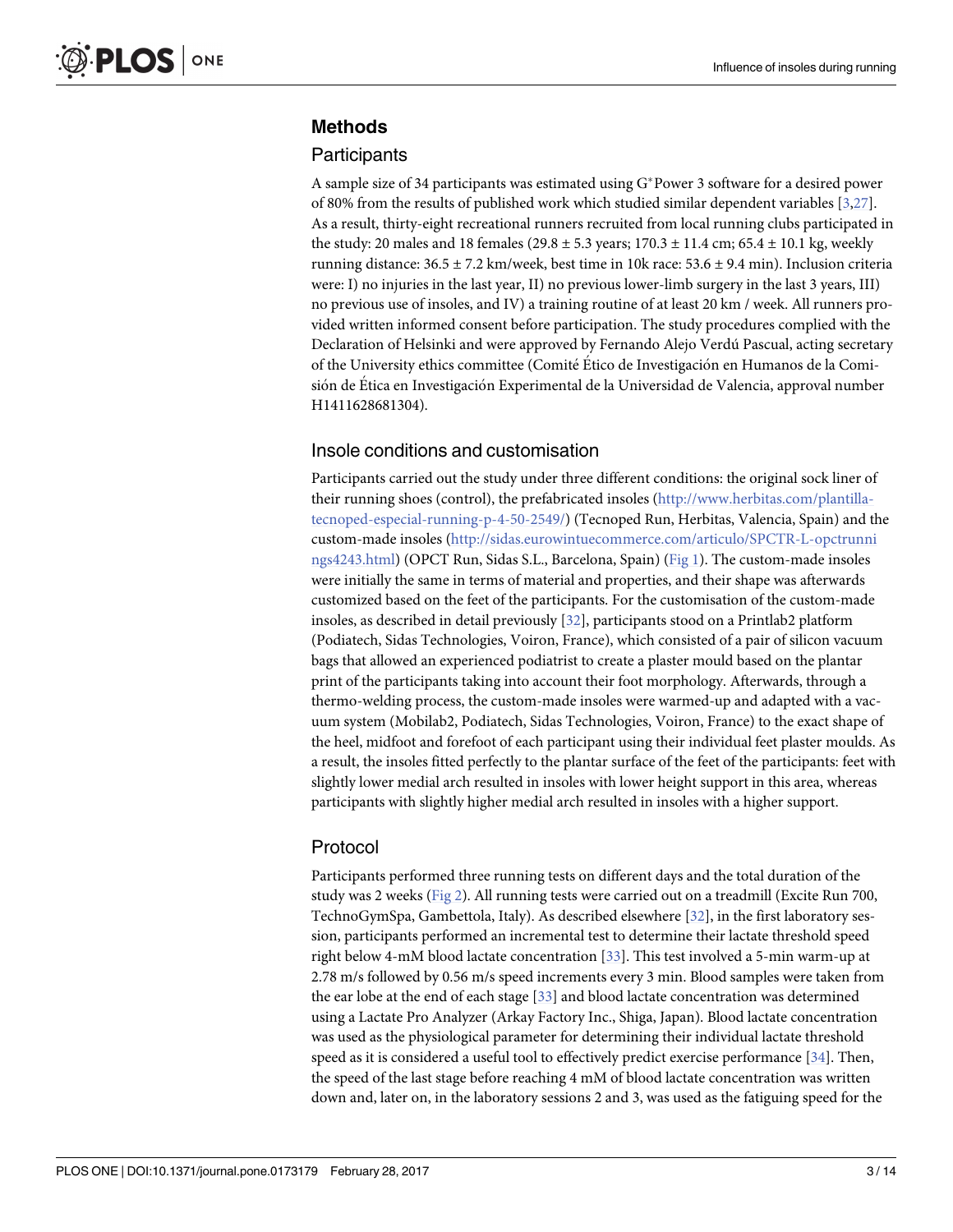<span id="page-3-0"></span>



**Custom-made Insoles** 

- Top layer: Podiamic 160 polyethylene + ethyl-vinyl acetate (EVA), 2.5 mm thick, hardness 30° Shore A.
- $\blacksquare$ Sole reinforcement (white): Polyester resin Transflux®  $1.0$  mm thick.
- Forefoot insert: Synthetic Viscotene® 2.5 mm thick,  $\blacksquare$ hardness 30° Shore A.
- Rearfoot insert: Podiaflex® resin 0.9 mm thick. ×
- Rearfoot reinforcement: Polyester resin Transflux® 1.0 mm thick.

#### **[Fig](#page-2-0) 1. Characteristics of the insoles.**

doi:10.1371/journal.pone.0173179.g001

15-min intense run. Following the incremental test of the first laboratory session, a pair of insoles (custom-made, prefabricated) was randomly given to each participant using a research randomizer program [\[35\]](#page-12-0). During the adaptation week, participants were asked to run 3 times using the assigned insoles and to lead their daily routine during this week (using the insoles with their sport footwear when going for a walk, in their leisure time, etc.) for adaptation purposes and return to the lab for session 2 (Fig 2: Run Test 1) after this adaptation week.

Forefoot reinforcement

hardness 15-25° Shore A.

hardness 15-25° Shore A.

mm high) of Techcarbon.

п

| Day 1: LAB                                | 1 WEEK                        | Day 2: LAB                               | 1 WEEK                                        | Day 3: LAB<br>Run Test 2<br>Insole B/A    |                                |
|-------------------------------------------|-------------------------------|------------------------------------------|-----------------------------------------------|-------------------------------------------|--------------------------------|
| Incremental<br><b>Submaximal Test</b>     | <b>ADAPTATION</b>             | Run Test 1                               | <b>ADAPTATION</b>                             |                                           |                                |
|                                           | Wear Insole A/B               | Insole A/B                               | Wear Insole B/A                               |                                           |                                |
| Receive Insole A/B                        |                               |                                          |                                               |                                           |                                |
| 7 min                                     | 7 min                         | 7 min                                    | $15 \text{ min}$                              | 1 min                                     | 1 min                          |
| <b>WARMING UP</b><br>$(2.78 \text{ m/s})$ | RUN 1<br>$(3.33 \text{ m/s})$ | RUN <sub>2</sub><br>$(3.33 \text{ m/s})$ | <b>FATIGUE PROTOCOL</b><br>(INDIVIDUAL SPEED) | POST <sub>1</sub><br>$(3.33 \text{ m/s})$ | POST <sub>2</sub><br>(3.33m/s) |

#### **[Fig](#page-2-0) 2. Study Design and Protocol.**

doi:10.1371/journal.pone.0173179.g002



foam,

foam.

of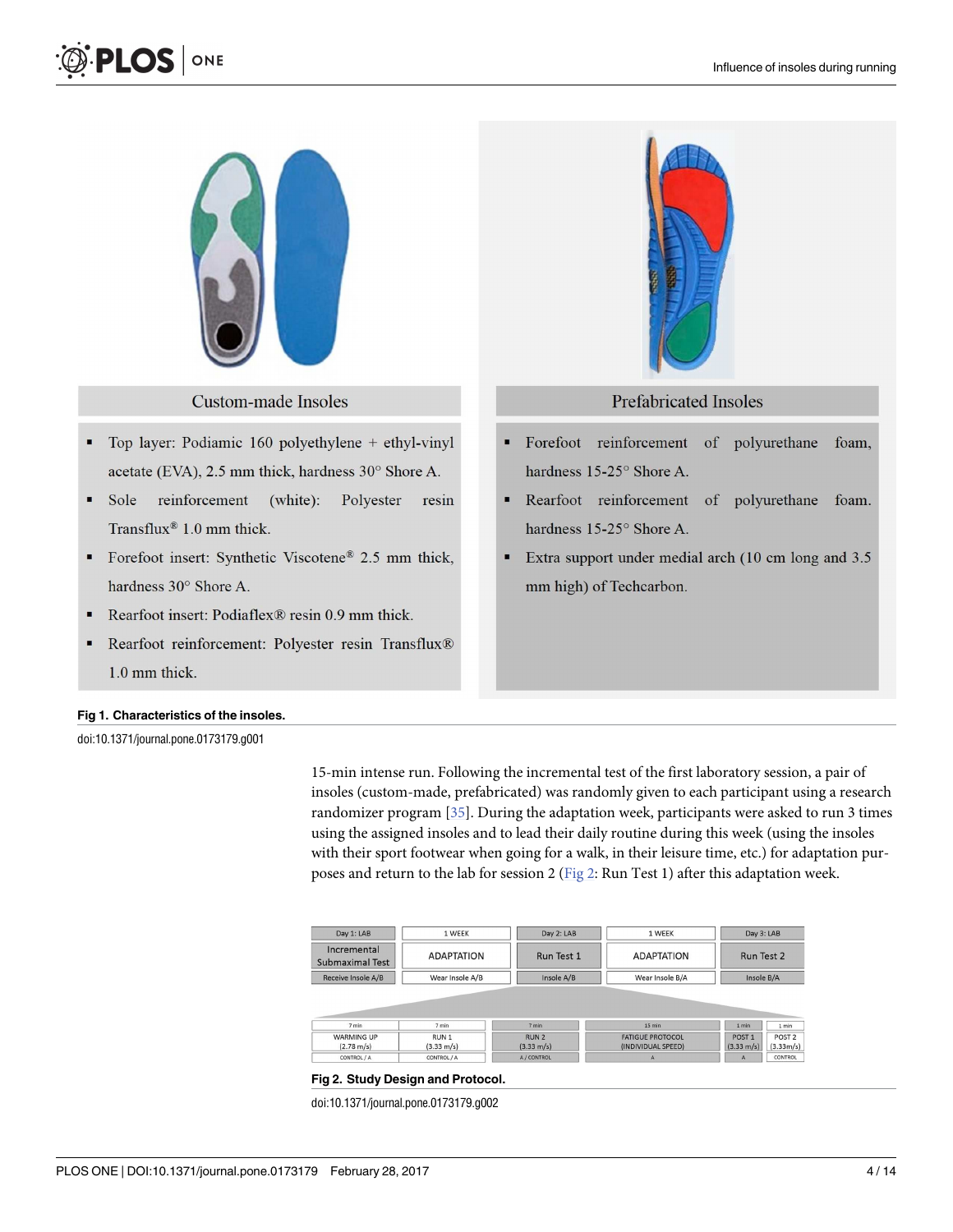<span id="page-4-0"></span>Since the use of insoles was a new situation for the participants, they were asked to wear their own running footwear during the adaptation week and throughout the tests in order to introduce no further changes in their running customary condition, as recommended by previous studies [[36](#page-12-0),[37](#page-12-0)]. After the first familiarisation week, participants came to the lab to perform the laboratory session 2 (laboratory sessions 2 and 3 were identical with the only exception of the insole being used and measured, custom-made or prefabricated). In these laboratory sessions 2 and 3, participants performed a 7-min warm-up at 2.78 m/s with the sock liners of the shoe (control) or the study insoles of that session (custom-made or prefabricated) at random. Following the warm-up, participants ran for 7 min at 3.33 m/s and shock accelerations and stride parameters were measured within the last minute of the run. After this running bout, the insoles inside the footwear were replaced by the second condition (control or study insoles, depending on the initial order) and the 7-min run at 3.33 m/s was repeated in order to measure shock acceleration and stride parameters again. Afterwards, participants ran for 15 min (intense run) at their individual lactate threshold speed  $(4.04 \pm 0.36)$ m/s). All participants were able to finish the intense run and the rating of perceived exertion between 6 and 20 [\[38\]](#page-12-0) was also reported during the last minute of the run. Immediately after the intense run, acceleration and stride parameters were measured again during two 1-min runs at 3.33 m/s (post-fatigue control and post-fatigue insole conditions). The time between measurements was not longer than 1 minute (time needed to change the insoles inside the running shoes).

At the end of the laboratory session 2, participants received the second pair of study insoles (custom-made or prefabricated, depending on the initial randomisation) and repeated this running protocol with the control and the second pair of study insoles (laboratory session 3) after another adaptation week.

### Data collection

Accelerations were measured during 10 seconds using two lightweight tri-axial accelerometers (Sportmetrics, Spain; mass: 2.5 g; dimensions: 40 mm  $\times$  22 mm  $\times$  12 mm; sampling frequency 500 Hz). As explained in detail elsewhere [[2](#page-10-0)], the accelerometers were attached to the skin as tight as possible to the participants' tolerance with double-sided adhesive tape and secured via elastic belts around the proximal anteromedial aspect of the tibia and around the forehead. The vertical axis of the accelerometer was aligned to be parallel to the long axis of the shank [\(Fig](#page-5-0) 3). Acceleration data were filtered (8-order low-pass digital Chebyshev type II filter, stopband edge frequency 120 Hz, stop-band ripple 40 dB) [[39](#page-12-0)] and analysed using Matlab (The Math Works Inc., Natick, MA, USA). From the acceleration signal, stride frequency was calculated as the time between consecutive leg impacts, whereas stride length was obtain by dividing running speed by stride rate [\[5\]](#page-10-0). On the other hand, the following acceleration parameters were also calculated [\[2](#page-10-0)]: head and tibia peak acceleration (maximal amplitude), acceleration magnitude (difference between the positive and the negative peak), acceleration rate (slope from ground contact to peak acceleration), and shock attenuation (reduction in peak acceleration from the tibia to the head as a percentage of the head acceleration).

### Statistical analysis

A commercial statistical package (SPSS 18.0, SPSS Inc., Chicago, IL, USA) was used for statistical analyses. After checking the normality of the variables (Kolmogorov–Smirnov), a descriptive analysis of the data was performed. The sphericity assumption was verified by the Mauchly test. Then, a two-way repeated-measures ANOVA with insole (control, prefabricated, custom-made) and fatigue (pre- and post- intense run) as intra-subject factors and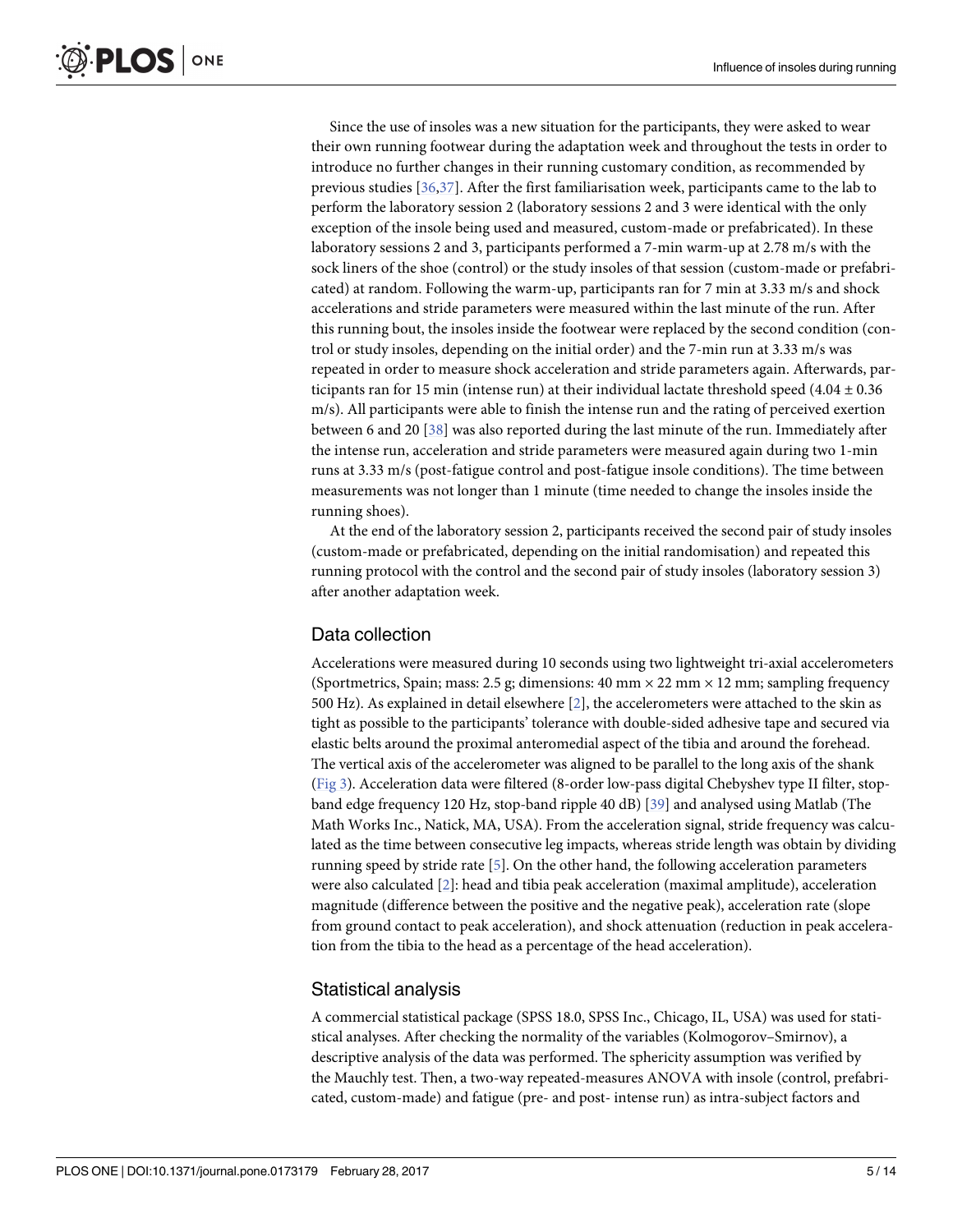

**[Fig](#page-4-0) 3. Accelerometer placement on the tibia.** doi:10.1371/journal.pone.0173179.g003

acceleration and stride parameters as dependent variables was performed. Bonferroni posthoc was carried out to provide details as to the whereabouts of significant differences. Significance was set at  $\alpha$  = 0.05. Data are presented as mean  $\pm$  95% confidence intervals (95% CI).

<span id="page-5-0"></span>O PLOS ONE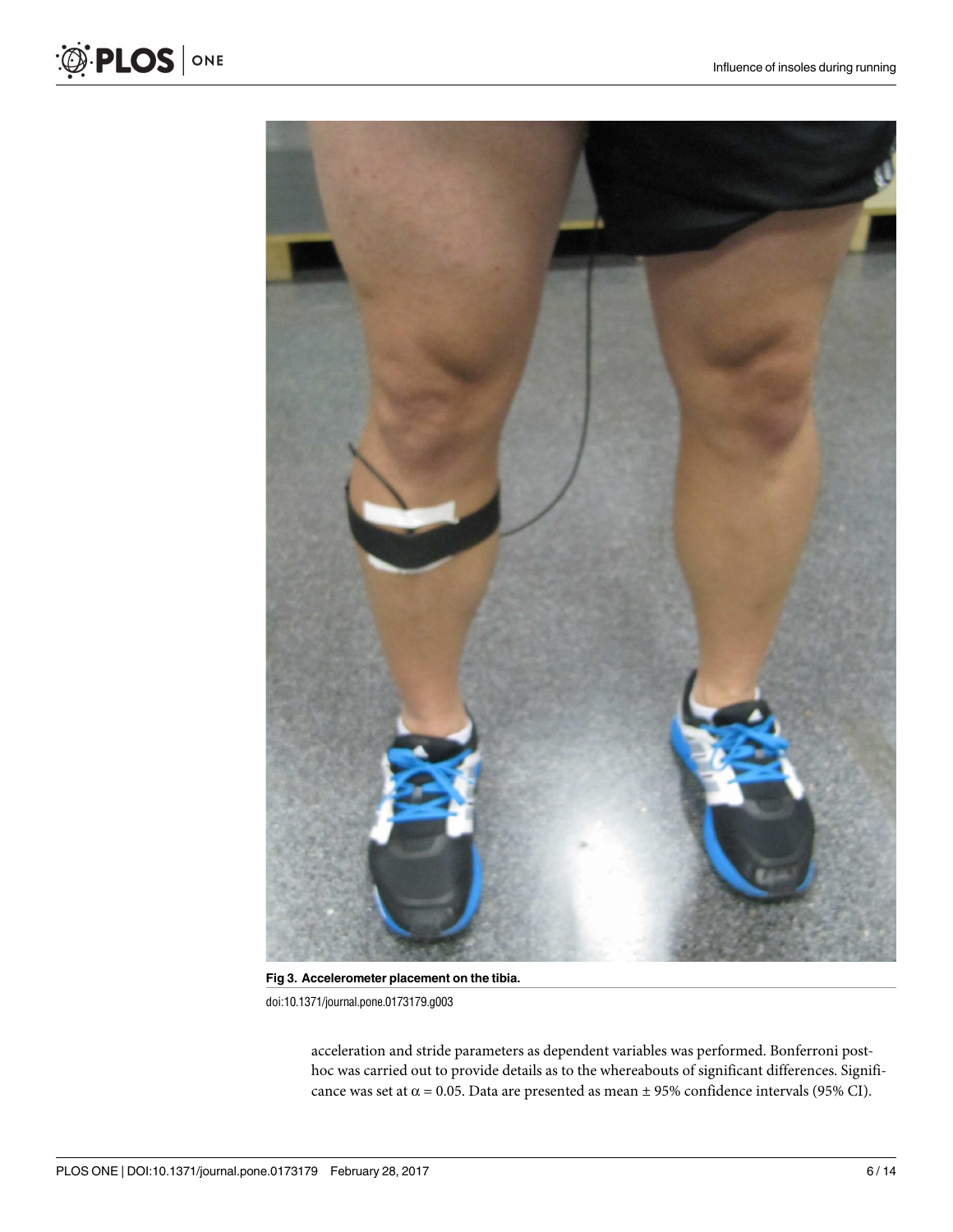

|                          | <b>PRE</b>       |                     |                     | <b>POST</b>         |                     |                     |  |
|--------------------------|------------------|---------------------|---------------------|---------------------|---------------------|---------------------|--|
|                          | Control          | Prefabricated       | Custom-made         | Control             | Prefabricated       | Custom-made         |  |
| Stride Rate (stride/s)   | 1.41 (1.39–1.44) | 1.42 (1.39–1.44)    | 1.41 (1.37–1.44)    | 1.42 (1.39–1.44)    | $1.42(1.39 - 1.44)$ | $1.37(1.28 - 1.49)$ |  |
| Stride Length (m/stride) | 2.36 (2.32–2.41) | $2.36(2.31 - 2.40)$ | $2.36(2.31 - 2.41)$ | $2.36(2.31 - 2.41)$ | $2.36(2.31 - 2.41)$ | 2.37 (2.32–2.42)    |  |

#### Table 1. Mean (95% confidence intervals) of the stride parameters for the different insole conditions and fatigue state.

PRE: pre-fatigue; POST: post-fatigue. No significant difference was found between the pre-fatigue and the post-fatigue values.

doi:10.1371/journal.pone.0173179.t001

### **Results**

### Effect of the insole condition

The different insoles did not influence stride rate and stride length ( $p > 0.05$ ) (Table 1). However, the insole conditions did affect the shock accelerations during running (Table 2). In the pre-fatigue state, the use of custom-made insoles reduced the head acceleration rate ( $p = 0.041$ , mean difference: 6.3, 95%CI mean difference: 0.21–12.48) and the tibial acceleration rate (*p* = 0.014, mean difference: 85.38, 95%CI mean difference: 14.56–156.20) compared to the prefabricated insoles. Moreover, in the post-fatigue state, the prefabricated insoles increased the head acceleration rate compared to the custom-made ( $p = 0.046$ , mean difference: 6.84, 95%CI mean difference: 0.11–13.59) and the control insoles (*p* = 0.029, mean difference: 6.97, 95%CI mean difference: 0.56–13.38). No difference was observed between the custom-made and the control insoles for any of the parameters analysed ( $p > 0.05$ ).

#### Effect of the intense run

Participants considered that the intense protocol was 'Hard' as they reported a rating of perceived exertion of 14.34 (13.40–15.42) within the last minute of the intense run. Stride rate and stride length were not influenced by the intense run (p *>* 0.05) (Table 1). Similarly, the intense run did not modify any of the shock acceleration parameters measured in the study ( $p > 0.05$ ) (Table 2).

|                        | <b>PRE</b>                 |                            |                                      | <b>POST</b>                |                                          |                                       |  |
|------------------------|----------------------------|----------------------------|--------------------------------------|----------------------------|------------------------------------------|---------------------------------------|--|
|                        | Control                    | Prefabricated              | Custom-made                          | <b>Control</b>             | Prefabricated                            | Custom-made                           |  |
| Max Tibia (G)          | 7.89 (7.00-8.78)           | $8.13(7.15 - 9.11)$        | 7.69 (6.93-8.44)                     | 7.75 (6.73-8.77)           | $8.59(7.55 - 9.63)$                      | 7.96 (6.91-9.00)                      |  |
| Max Head (G)           | $2.37(2.20 - 2.54)$        | $2.38(2.15 - 2.60)$        | $2.31(2.13 - 2.49)$                  | $2.25(2.01 - 2.48)$        | $2.34(2.06 - 2.63)$                      | $2.27(2.08 - 2.47)$                   |  |
| Magnitude Tibia<br>(G) | $8.54(7.63 - 9.46)$        | 8.63 (7.56-9.69)           | 8.61 (7.79-9.44)                     | 8.50 (7.48-9.52)           | $9.31(8.19 - 10.42)$                     | $9.05(7.96 - 10.13)$                  |  |
| Magnitude Head<br>(G)  | $2.43(2.26 - 2.60)$        | $2.41(2.19 - 2.63)$        | $2.41(2.23 - 2.60)$                  | $2.31(2.09 - 2.53)$        | $2.38(2.11 - 2.65)$                      | $2.36(2.17 - 2.56)$                   |  |
| Tibia Rate (G/s)       | 272.28 (200.67-<br>343.90) | 319.99 (236.96-<br>403.02) | $234.61*^{b}$ (173.53-<br>295.70)    | 257.03 (186.06-<br>328.01) | 340.06 (237.50-<br>442.61)               | 287.50 (187.58-<br>387.41)            |  |
| Head Rate (G/s)        | 55.05 (48.96-<br>61.14)    | 58.33 (50.40-66.26)        | 51.98 <sup>*b</sup> (44.93-<br>59.04 | 51.34 (43.86-<br>58.82)    | 58.31 $*$ <sup>a</sup> (48.73-<br>67.90) | 51.47 <sup>*b</sup> (44.06-<br>58.87) |  |
| Attenuation (%)        | 66.43 (62.52-<br>70.34)    | 67.37 (62.94-71.80)        | 65.78 (60.33-71.23)                  | 66.82 (61.71-<br>71.92)    | 70.55 (66.89-74.20)                      | 64.85 (55.54-<br>74.16)               |  |

Table 2. Mean (95% confidence intervals) of the acceleration parameters for the different insole conditions and fatigue state.

PRE: pre-fatigue; POST: post-fatigue.

 $*$ <sup>a</sup>  $P$  < .05. significant difference compared to control insoles for the matching fatigue condition.

 $*^b$  P < .05. significant difference compared to prefabricated insoles for the matching fatigue condition. No significant difference was found between the prefatigue and the post-fatigue values.

doi:10.1371/journal.pone.0173179.t002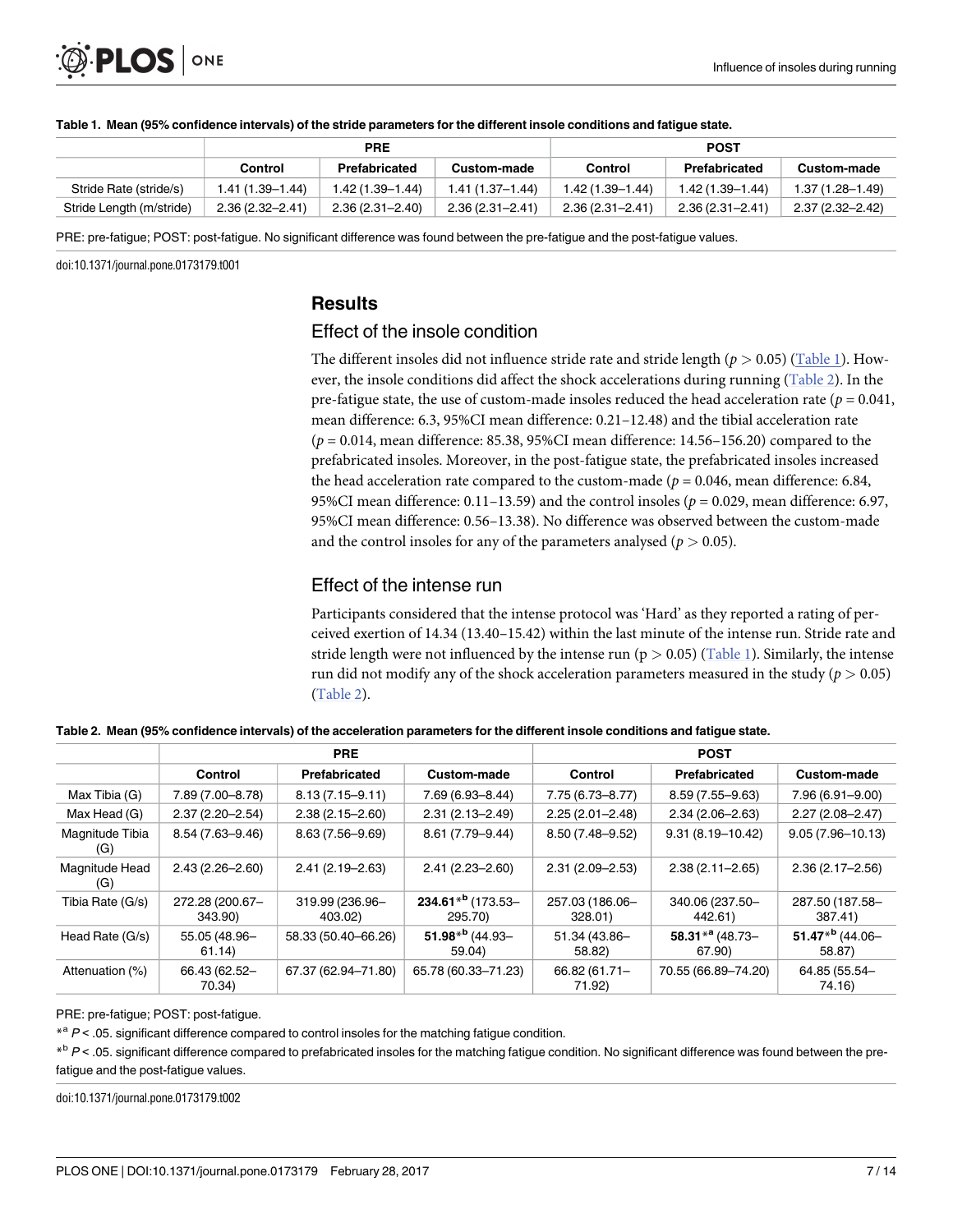<span id="page-7-0"></span>The effect of the insole intervention on the stride and shock accelerations parameters was not modified by the fatigue state, as no significant interaction (*p >* 0.05) was observed between the two factors (insole, fatigue).

#### **Discussion**

This study analysed the effects of prefabricated and custom-made insoles on stride and shock acceleration parameters before and after an intense run. Our main finding suggests that even though the use of custom-made insoles reduced the acceleration rate at the tibia and head compared to prefabricated insoles, no major differences were observed between the study insoles (custom-made, prefabricated) and the control insoles.

Prolonged and elevated magnitudes of shock accelerations have been associated with increased risk of injuries [\[11\]](#page-11-0). The use of different strategies including gait retraining, compressive garments or cushioned shoes or insoles have aimed to reduce these shock accelerations during running [[2](#page-10-0),[20,27](#page-11-0)[,30,40\]](#page-12-0). In the present study, it was hypothesised that custommade insoles would reduce the shock acceleration experienced by the runner compared to the prefabricated and the control insoles. However, this hypothesis was only partly supported as the use of custom-made insoles only led to a lower acceleration rate compared to prefabricated insoles, whereas no differences with the control condition were observed. Moreover, no alterations of the tibial and head peak accelerations were observed when running with the study insoles (custom-made, prefabricated) compared to the control condition, and therefore these findings question the efficacy of insoles when aiming to reduce shock accelerations during running.

The use of insoles has been suggested as a strategy to reduce the shock accelerations associated with running, thereby decreasing the risk of overuse injuries [[27](#page-11-0),[41](#page-12-0)]. However, while most of the previous studies analysed the effect of insoles compared to a control situation (running with insoles versus running without insoles) [\[27](#page-11-0)[,30,42](#page-12-0)], to the authors' knowledge this is the first study to analyse the effect of custom-made insoles before and after an intense run on impact accelerations during running compared to prefabricated and control insoles.

In the present study neither the acceleration peaks nor the acceleration magnitudes on the tibia and head were altered when running with insoles compared to the control condition. Although this result is in accordance with Laughton et al. [\[42\]](#page-12-0), who did not find differences in tibial peak accelerations when running with and without customised insoles; it is also in contrast with two previous studies, who observed reduced tibial peak accelerations when running with cushioned insoles [\[21\]](#page-11-0) and semi-rigid prefabricated insoles inside military boots [[30](#page-12-0)]. One of the reasons that may explain the differences among studies is the cushioning system of the footwear. In this sense, running shoes have inherently greater shock attenuation properties than street shoes or military boots, and consequently the overall effect of the shoe-insole complex may vary depending on the footwear [\[41\]](#page-12-0). Another reason that will likely explain the controversy among studies is the different materials and the thickness of the layers used to build the insoles of each study. In this sense, in contrast with the polyethylene + EVA (custommade) and polyurethane foam with Techcarbon (prefabricated) of the insoles used in this study, previous studies have used insoles based on a number of materials such as polyurethane foam + Poron foam [[21](#page-11-0)], Trocellen foam with polypropylene [\[30\]](#page-12-0), or suborthelene covered with a neoprene pad  $[42]$  $[42]$  $[42]$ . As a result, the behaviour of the different materials against vibrations and accelerations may explain the differences between studies.

Recent studies are emphasising the role of loading rate rather than peak acceleration values when analysing the effects of the resulting shock wave following exercise on the musculoskeletal system [[43,44\]](#page-12-0). Repetitive, rapidly applied loads are more associated with joint degeneration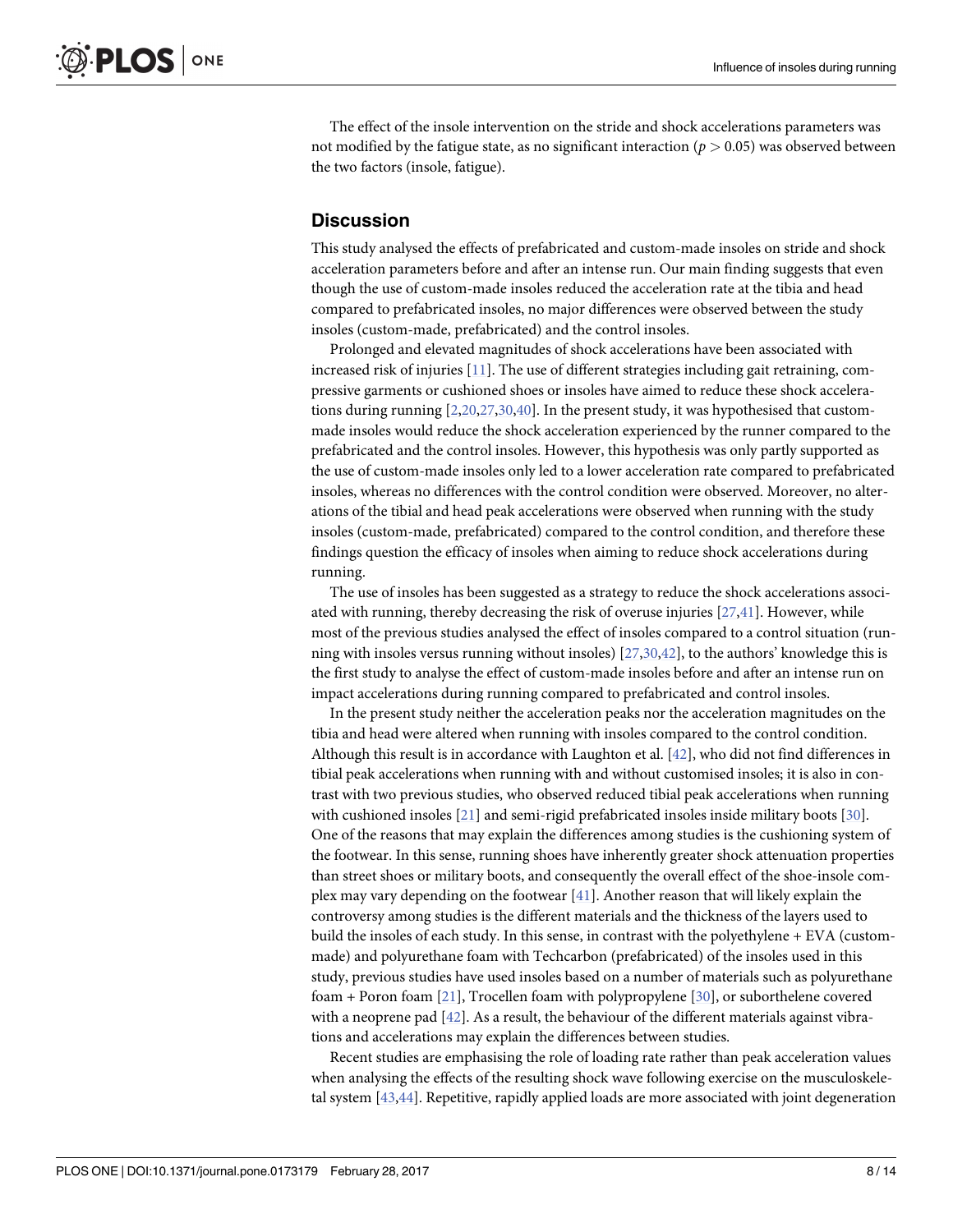<span id="page-8-0"></span>than slowly applied loads of equal or even greater magnitudes [[45](#page-12-0)] and a recent study has found a positive relationship between greater acceleration rate and stress fractures [[11](#page-11-0)]. Moreover, loading rate may describe better than the acceleration magnitude the capacity of the cushion structure (footwear, insole) to reduce the rate at which the shock acceleration is transmitted to the lower extremity and may be a better indicator of cushioning performance [[46](#page-12-0)]. In the present study, it was observed that the prefabricated insoles increased by 27% and 11% the tibial and head acceleration rates compared to the custom-made insoles and by 12% the head acceleration rates compared to the control condition, which contrasts with a recent study who found a reduction of the tibial acceleration rate during running with insoles compared to running without insoles [\[42\]](#page-12-0). The differences between studies may be explained by the deformation of the materials of the insoles, as it has been previously suggested that the materials of shoe-insole complex determine the spring stiffness of the footwear-insole-foot system and ultimately influence their behaviour against accelerations during running [\[47–50\]](#page-12-0). Therefore, and taking into account that the acceleration rates may represent the cushioning performance of the structure and influence the risk of overuse running injuries, the use of prefabricated insoles as a protective mechanism against accelerations during running is not supported. However, as custom-made insoles decreased both the tibial and the head acceleration rates compared to the prefabricated insoles, if a runner would need to use insoles for a given biomechanical reason (comfort, motion control, plantar redistribution), the use of custom-made insoles would behave better at attenuating shock accelerations than the prefabricated insoles and could be more effective as a protective strategy to reduce the risk of overuse running-related injuries or as a conservative treatment for the rehabilitation of runners after an overuse running injury, similar to those studies observing lower shock accelerations resulting from gait retraining [\[20](#page-11-0)[,51\]](#page-12-0). However, this hypothesis remains just a speculation and future studies should investigate it.

On the other hand, no difference between the custom-made and the control insoles was observed for any of the shock acceleration parameters, which indicates that even though the use of custom-made insoles has been observed to effectively relieve pain [\[23,24](#page-11-0)], improve comfort [\[12\]](#page-11-0), and redistribute plantar pressure [\[25\]](#page-11-0), their role as a shock-absorbing strategy during running is not supported either. Only two studies have observed a reduction of shock acceleration during running with insoles compared to running without insoles  $[27,41]$  $[27,41]$  $[27,41]$ . However, the insoles used in those studies were described as cushioned insoles (3–6 mm thick with foam cover) [[27](#page-11-0)] and shock-absorbing insoles (1–6 mm thick with foam support) [[41](#page-12-0)]. Whereas the insoles in the present study were made of harder and stiffer materials and may have stabilise better the movement of the rearfoot. Taking into account that foot pronation is considered a shock-absorbing mechanism [\[52,53\]](#page-12-0), it could be speculated that the control provided by the use of insoles could reduce the pronation of the foot, thereby reducing the efficiency of this shock-absorption mechanism and lead to greater shock accelerations. However, foot pronation was not measured in this study and this speculation needs to be further investigated.

Of special relevance is the recent publication by Nigg et al.[\[54\]](#page-13-0), who stated that there is still no evidence to confirm the relationship between certain factors that traditionally were believed to increase injury risk such as pronation or shock accelerations and the probability of suffering a running-related injury. These authors indicate that studies on this field to support this association are insufficient and those who observed a relationship between shock accelerations and injury risk had a small sample size. Therefore, there is still controversy nowadays regarding the role that accelerations play during running and their effect on the human body overtime. As a result, future studies analysing the effects or long-term exposure to shock accelerations on the human body are encouraged to throw some light into this interesting matter.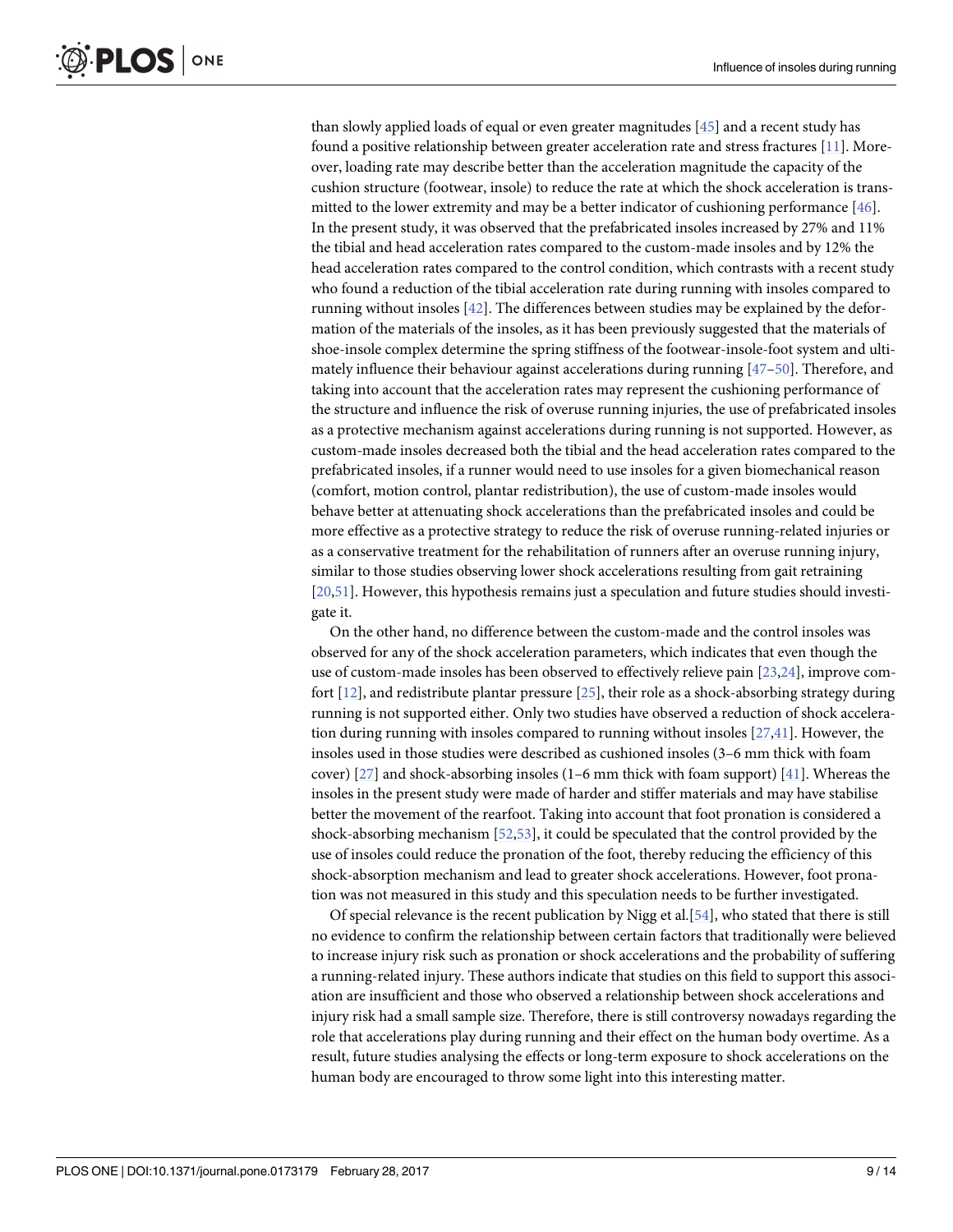<span id="page-9-0"></span>The majority of the running-related studies are conducted in a non-exerted state. Although difficult, analysing the effects of the fatigue is important because it is a regular state experienced by all runners and it is when the athlete is fatigue that most overuse running-related injuries are thought to occur  $[2,55]$  $[2,55]$ . In the present study it was hypothesised that the fatigue state provoked by the intense run would increase shock acceleration. However, our results showed no changes in peak acceleration and acceleration rate with the development of the fatigue state. Previous studies have found an increase [[2](#page-10-0),[15,16,](#page-11-0)[56\]](#page-13-0) as well as a reduction [[57](#page-13-0)] of shock accelerations with fatigue. These authors suggested that a change in the attenuation properties of the body as a result of muscle fatigue could be due to the loss of the shock-absorbing capacity of muscles or to alterations in the lower extremity kinematics to compensate for the change in muscle ability [\[15,](#page-11-0)[58](#page-13-0)]. In this sense, a decrease in stride rate leading to a greater shock acceleration was reported after a fatigue run  $[16,56]$  $[16,56]$ . These authors suggested that the alteration of the 'optimal' stride rate could have influenced shock transmission. However, the runners in our study, in agreement with Mercer et al.[\[58\]](#page-13-0), did not make any adjustments to stride rate in response to fatigue. This result may indicate that runners in the present study were able to maintain their optimal stride rate and it could explain why the shock accelerations were not modified after the intense run. Discrepancies in the shock acceleration behaviour after the intense run can be attributed to the differences in the fatigue protocols used between studies. In the current study, in order to have a greater ecological validity, participants run for 36 minutes (21 minutes resulting from the pre-fatigue running conditions plus 15 minutes of the intense run) at a training pace, which is a fatigue state more commonly reached within the recreational running population, rather than an incremental running protocol to exhaustion. On the other hand, other studies measured shock acceleration on a runway after a 20-min and a 40-min run [\[33\]](#page-12-0), on a treadmill after a 30-min run [[16](#page-11-0),[56](#page-13-0)], or throughout an increasing protocol until exhaustion [\[15,](#page-11-0)[58\]](#page-13-0). Thus, the actual level of fatigue attained by the participants and the type of exercise chosen to reach the fatigue state (short protocols at high intensity versus longer protocols at lower intensity) may account for the inconsistent results observed in the literature.

Running on a treadmill could be considered a limitation of the study. Even though a treadmill was used in order to better control some variables (running speed, hardness and slope of the running surface), running on a treadmill could lead to different running biomechanics compared to overground running [\[3](#page-10-0)]. Moreover, the running pattern of the athletes (rearfoot, midfoot, forefoot) and the cushioning system of the athlete's footwear was not controlled (standard shoes were not provided) in order not to alter further their running customary conditions, but these factors may influence shock accelerations and future studies should look at these parameters while controlling running pattern and footwear. The two models of insoles (custom-made, prefabricated) were chosen based on their popularity among runners and podiatrists. While these result are interesting because they come from analysing two very popular types of insoles, caution is advised when interpreting these results as the differences in materials and stiffness of the insoles and running shoes were not taken into account, which may have influenced the results. As a result, future studies should control the materials and properties of the insoles and running shoes. Finally, participants in our study reported an average RPE value of 14 (Hard) after the intense run, which indicates that the intense run may have not been fatiguing enough to provoke some of the biomechanical adaptations observed in previous studies. Therefore, in future studies it would be of interest to investigate the effects of custom-made and prefabricated insoles on shock acceleration during overground running or after more extenuating running tests in order to provide a better insight into the shock attenuation mechanisms of these types of insoles and their potential role as an injury-prevention strategy.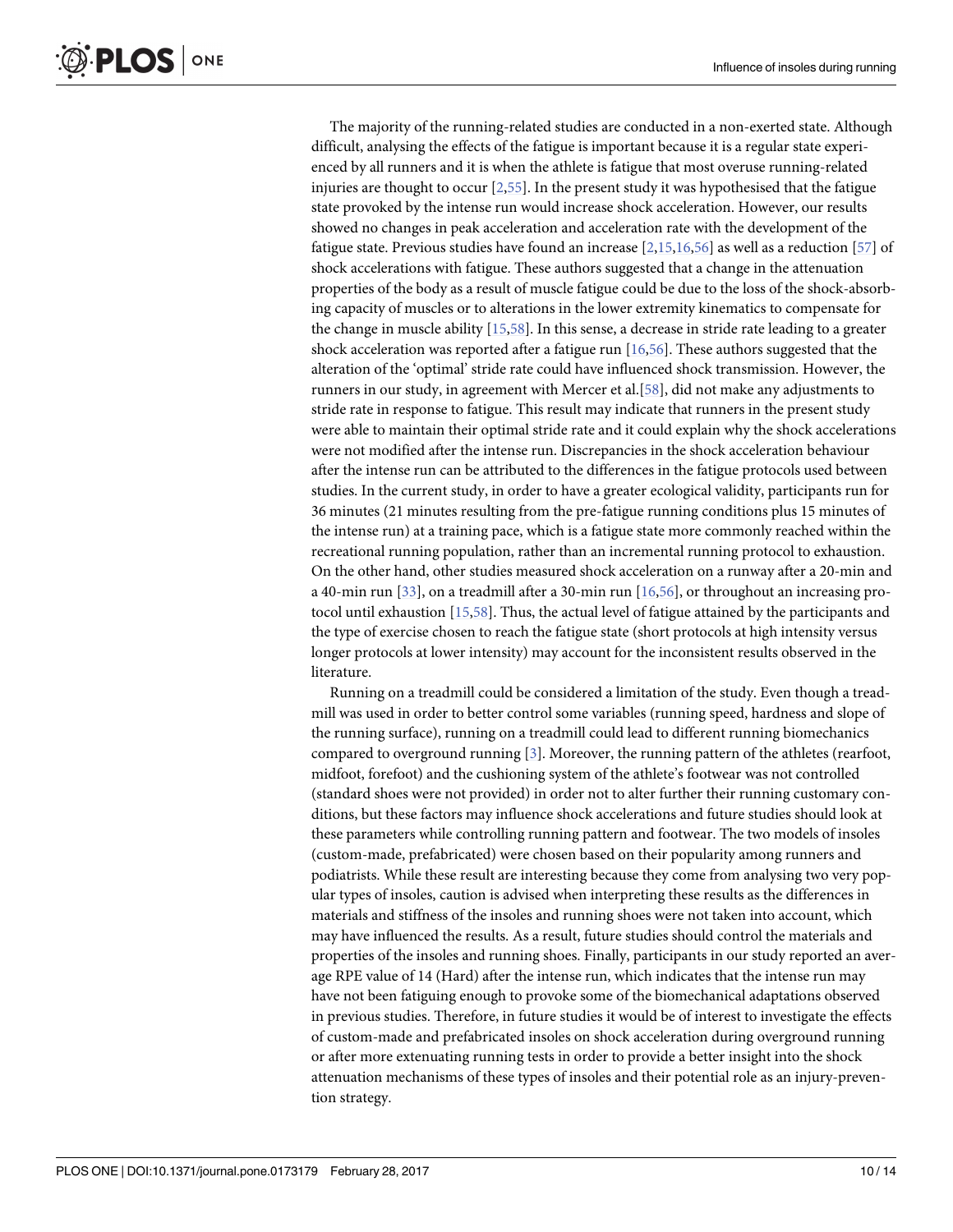## <span id="page-10-0"></span>**Conclusion**

This study demonstrated that the acute use of insoles (both custom-made and prefabricated) did not reduce shock accelerations compared to the control condition. However, it was observed that custom-made insoles reduced tibial and head acceleration rate compared to prefabricated insoles. Although the effectiveness of insoles at reducing shock accelerations during running remains unclear, the custom-made insoles led to lower shock acceleration rates than the prefabricated insoles and therefore showed a better shock attenuation behaviour.

#### **Supporting information**

**S1 [Table.](http://www.plosone.org/article/fetchSingleRepresentation.action?uri=info:doi/10.1371/journal.pone.0173179.s001) Raw data of the study.** (XLSX)

#### **Author Contributions**

**Conceptualization:** AGLC JIPQ SLB PPS.

**Data curation:** AGLC ACG RL PPS.

**Formal analysis:** AGLC ACG RL JIPQ PPS.

**Funding acquisition:** AGLC PPS.

**Investigation:** AGLC PPS.

**Methodology:** AGLC ACG RL JIPQ SLB PPS.

**Project administration:** AGLC SLB PPS.

**Resources:** AGLC ACG RL JIPQ SLB PPS.

**Software:** AGLC ACG RL PPS.

**Supervision:** AGLC JIPQ PPS.

**Validation:** AGLC JIPQ SLB PPS.

**Visualization:** AGLC ACG RL JIPQ SLB PPS.

**Writing – original draft:** AGLC JIPQ PPS.

**Writing – review & editing:** AGLC ACG RL JIPQ SLB PPS.

#### **References**

- **[1](#page-1-0).** Guo L-Y, Su F-C, Yang C-H, Wang S-H, Chang J-J, Wu W-L, et al. Effects of speed and incline on lower extremity kinematics during treadmill jogging in healthy subjects. Biomed Eng Appl Basis Commun. 2006; 73–79.
- **[2](#page-1-0).** Lucas-Cuevas AG, Priego-Quesada JI, Aparicio I, Giménez JV, Llana-Belloch S, Pérez-Soriano P. Effect of 3 Weeks Use of Compression Garments on Stride and Impact Shock during a Fatiguing Run. Int J Sports Med. 2015; 36: 826–831. doi: [10.1055/s-0035-1548813](http://dx.doi.org/10.1055/s-0035-1548813) PMID: [26090880](http://www.ncbi.nlm.nih.gov/pubmed/26090880)
- **[3](#page-1-0).** García-Pérez JA, Pérez-Soriano P, Llana-Belloch S, Lucas-Cuevas AG, Sánchez-Zuriaga D. Effects of treadmill running and fatigue on impact acceleration in distance running. Sports Biomech. 2014; 13: 259–266. doi: [10.1080/14763141.2014.909527](http://dx.doi.org/10.1080/14763141.2014.909527) PMID: [25325770](http://www.ncbi.nlm.nih.gov/pubmed/25325770)
- **[4](#page-1-0).** Derrick TR. The effects of knee contact angle on impact forces and accelerations. Med Sci Sports Exerc. 2004; 36: 832–837. PMID: [15126718](http://www.ncbi.nlm.nih.gov/pubmed/15126718)
- **[5](#page-1-0).** Mercer JA, Vance J, Hreljac A, Hamill J. Relationship between shock attenuation and stride length during running at different velocities. Eur J Appl Physiol. 2002; 87: 403–408. doi: [10.1007/s00421-002-](http://dx.doi.org/10.1007/s00421-002-0646-9) [0646-9](http://dx.doi.org/10.1007/s00421-002-0646-9) PMID: [12172880](http://www.ncbi.nlm.nih.gov/pubmed/12172880)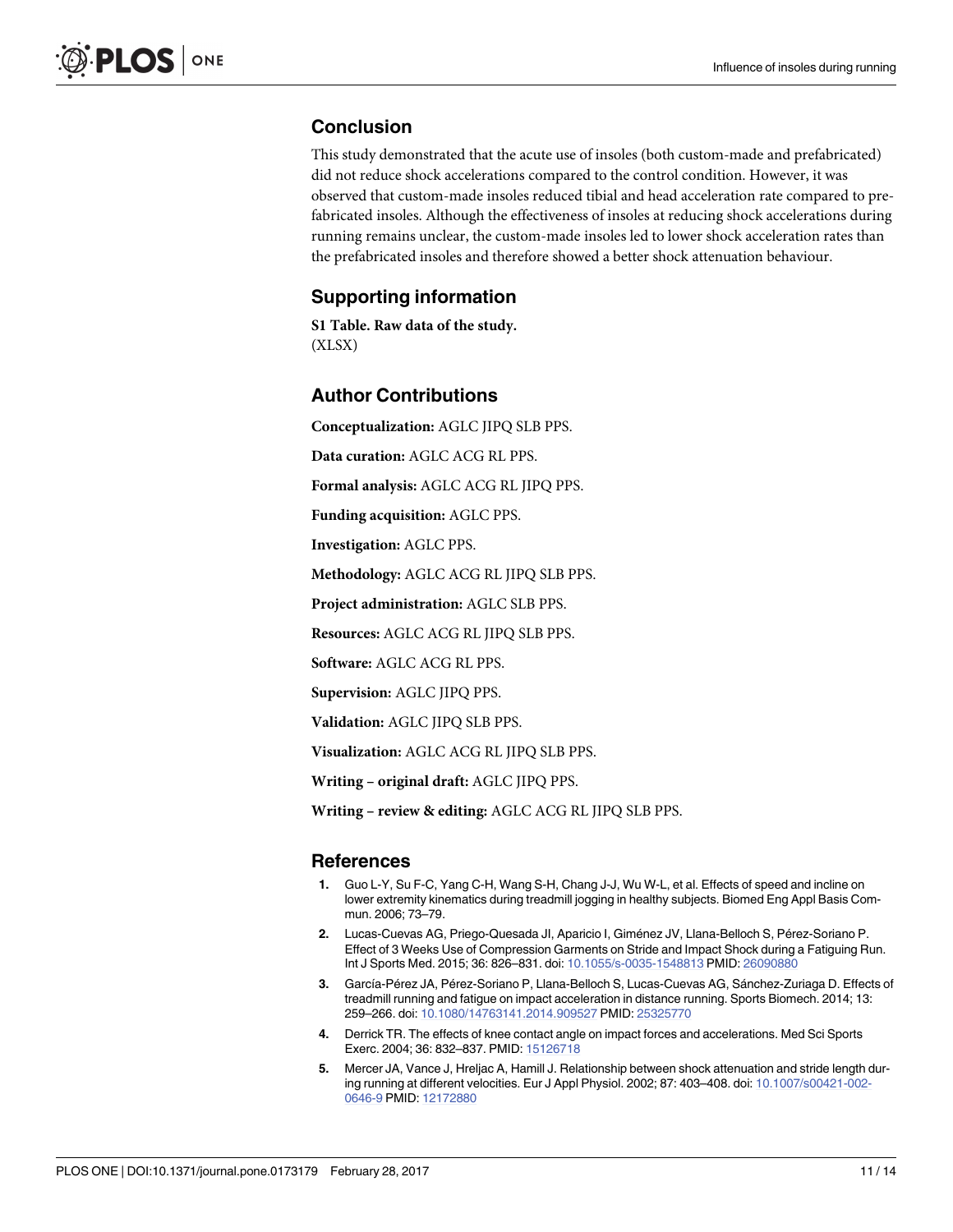- <span id="page-11-0"></span>**[6](#page-1-0).** Tessutti V, Trombini-Souza F, Ribeiro AP, Nunes AL, Sacco I de CN. In-shoe plantar pressure distribution during running on natural grass and asphalt in recreational runners. J Sci Med Sport. 2010; 13: 151–155. doi: [10.1016/j.jsams.2008.07.008](http://dx.doi.org/10.1016/j.jsams.2008.07.008) PMID: [18977172](http://www.ncbi.nlm.nih.gov/pubmed/18977172)
- **7.** Foch E, Reinbolt JA, Zhang S, Fitzhugh EC, Milner CE. Associations between iliotibial band injury status and running biomechanics in women. Gait Posture. 2015; 41: 706–710. doi: [10.1016/j.gaitpost.](http://dx.doi.org/10.1016/j.gaitpost.2015.01.031) [2015.01.031](http://dx.doi.org/10.1016/j.gaitpost.2015.01.031) PMID: [25701012](http://www.ncbi.nlm.nih.gov/pubmed/25701012)
- **8.** Nielsen RO, Rønnow L, Rasmussen S, Lind M. A prospective study on time to recovery in 254 injured novice runners. PloS One. 2014; 9: e99877. doi: [10.1371/journal.pone.0099877](http://dx.doi.org/10.1371/journal.pone.0099877) PMID: [24923269](http://www.ncbi.nlm.nih.gov/pubmed/24923269)
- **[9](#page-1-0).** Van Ginckel A, Thijs Y, Hesar NGZ, Mahieu N, De Clercq D, Roosen P, et al. Intrinsic gait-related risk factors for Achilles tendinopathy in novice runners: a prospective study. Gait Posture. 2009; 29: 387– 391. doi: [10.1016/j.gaitpost.2008.10.058](http://dx.doi.org/10.1016/j.gaitpost.2008.10.058) PMID: [19042130](http://www.ncbi.nlm.nih.gov/pubmed/19042130)
- **[10](#page-1-0).** Clinghan R, Arnold GP, Drew TS, Cochrane LA, Abboud RJ. Do you get value for money when you buy an expensive pair of running shoes? Br J Sports Med. 2008; 42: 189–193. doi: [10.1136/bjsm.2007.](http://dx.doi.org/10.1136/bjsm.2007.038844) [038844](http://dx.doi.org/10.1136/bjsm.2007.038844) PMID: [17932096](http://www.ncbi.nlm.nih.gov/pubmed/17932096)
- **[11](#page-1-0).** Milner CE, Ferber R, Pollard CD, Hamill J, Davis IS. Biomechanical factors associated with tibial stress fracture in female runners. Med Sci Sports Exerc. 2006; 38: 323–328. doi: [10.1249/01.mss.](http://dx.doi.org/10.1249/01.mss.0000183477.75808.92) [0000183477.75808.92](http://dx.doi.org/10.1249/01.mss.0000183477.75808.92) PMID: [16531902](http://www.ncbi.nlm.nih.gov/pubmed/16531902)
- [12](#page-1-0). Lucas-Cuevas AG, Pérez-Soriano P, Priego-Quesada JI, Llana-Belloch S. Influence of foot orthosis customisation on perceived comfort during running. Ergonomics. 2014; 57: 1590–1596. doi: [10.1080/](http://dx.doi.org/10.1080/00140139.2014.938129) [00140139.2014.938129](http://dx.doi.org/10.1080/00140139.2014.938129) PMID: [25009959](http://www.ncbi.nlm.nih.gov/pubmed/25009959)
- **[13](#page-1-0).** Mizrahi J, Daily D. Modeling the Foot-Strike Event in Running Fatigue via Mechanical Impedances. In: Goswami T, editor. Injury and Skeletal Biomechanics. InTech; 2012.
- **[14](#page-1-0).** Whittle MW. Generation and attenuation of transient impulsive forces beneath the foot: a review. Gait Posture. 1999; 10: 264–275. PMID: [10567759](http://www.ncbi.nlm.nih.gov/pubmed/10567759)
- **[15](#page-1-0).** Derrick TR, Dereu D, McLean SP. Impacts and kinematic adjustments during an exhaustive run. Med Sci Sports Exerc. 2002; 34: 998–1002. PMID: [12048328](http://www.ncbi.nlm.nih.gov/pubmed/12048328)
- **[16](#page-1-0).** Mizrahi J, Verbitsky O, Isakov E. Fatigue-related loading imbalance on the shank in running: a possible factor in stress fractures. Ann Biomed Eng. 2000; 28: 463–469. PMID: [10870903](http://www.ncbi.nlm.nih.gov/pubmed/10870903)
- **[17](#page-1-0).** Giandolini M, Horvais N, Rossi J, Millet GY, Samozino P, Morin J-B. Foot strike pattern differently affects the axial and transverse components of shock acceleration and attenuation in downhill trail running. J Biomech. 2016; 49: 1765–1771. doi: [10.1016/j.jbiomech.2016.04.001](http://dx.doi.org/10.1016/j.jbiomech.2016.04.001) PMID: [27087676](http://www.ncbi.nlm.nih.gov/pubmed/27087676)
- **[18](#page-1-0).** Chambon N, Delattre N, Guéguen N, Berton E, Rao G. Is midsole thickness a key parameter for the running pattern? Gait Posture. 2014; 40: 58–63. doi: [10.1016/j.gaitpost.2014.02.005](http://dx.doi.org/10.1016/j.gaitpost.2014.02.005) PMID: [24636223](http://www.ncbi.nlm.nih.gov/pubmed/24636223)
- **[19](#page-1-0).** TenBroek T, Rodrigues R, Frederick E, Hamill J. Effects of unknown footwear midsole thickness on running kinematics within the initial six minutes of running. Footwear Sci. 2013; 5: 27–37.
- **[20](#page-1-0).** Crowell HP, Davis IS. Gait retraining to reduce lower extremity loading in runners. Clin Biomech. 2011; 26: 78–83.
- **[21](#page-1-0).** O'Leary K, Vorpahl KA, Heiderscheit B. Effect of cushioned insoles on impact forces during running. J Am Podiatr Med Assoc. 2008; 98: 36–41. PMID: [18202332](http://www.ncbi.nlm.nih.gov/pubmed/18202332)
- **[22](#page-1-0).** Hunter S, Dolan MG, Davis JM. Foot orthotics in therapy and sport. Champaign, IL: Human Kinetics; 1995.
- **[23](#page-1-0).** Hirschmüller A, Baur H, Müller S, Helwig P, Dickhuth H-H, Mayer F. Clinical effectiveness of customised sport shoe orthoses for overuse injuries in runners: a randomised controlled study. Br J Sports Med. 2011; 45: 959–965. doi: [10.1136/bjsm.2008.055830](http://dx.doi.org/10.1136/bjsm.2008.055830) PMID: [19679575](http://www.ncbi.nlm.nih.gov/pubmed/19679575)
- **[24](#page-1-0).** Gijon-Nogueron G, Cortes-Jeronimo E, Cervera-Marin JA, Diaz-Mohedo E, Lopezosa-Reca E, Fernandez-Sanchez M, et al. The effects of custom-made foot orthosis using the Central Stabilizer Element on foot pain. Prosthet Orthot Int. 2014.
- **[25](#page-1-0).** Lee Y-C, Lin G, Wang M-JJ. Evaluating insole design with joint motion, plantar pressure and rating of perceived exertion measures. Work J. 2012; 41: 1114–1117.
- **[26](#page-1-0).** Dixon SJ, Waterworth C, Smith CV, House CM. Biomechanical analysis of running in military boots with new and degraded insoles. Med Sci Sports Exerc. 2003; 35: 472–479. doi: [10.1249/01.MSS.](http://dx.doi.org/10.1249/01.MSS.0000053733.64049.27) [0000053733.64049.27](http://dx.doi.org/10.1249/01.MSS.0000053733.64049.27) PMID: [12618578](http://www.ncbi.nlm.nih.gov/pubmed/12618578)
- **[27](#page-1-0).** O'Leary K, Vorpahl KA, Heiderscheit B. Effect of cushioned insoles on impact forces during running. J Am Podiatr Med Assoc. 2008; 98: 36–41. PMID: [18202332](http://www.ncbi.nlm.nih.gov/pubmed/18202332)
- **[28](#page-1-0).** Creaby MW, May K, Bennell KL. Insole effects on impact loading during walking. Ergonomics. 2011; 54: 665–671. doi: [10.1080/00140139.2011.592600](http://dx.doi.org/10.1080/00140139.2011.592600) PMID: [21770753](http://www.ncbi.nlm.nih.gov/pubmed/21770753)
- **[29](#page-1-0).** Hinz P, Henningsen A, Matthes G, Jäger B, Ekkernkamp A, Rosenbaum D. Analysis of pressure distribution below the metatarsals with different insoles in combat boots of the German Army for prevention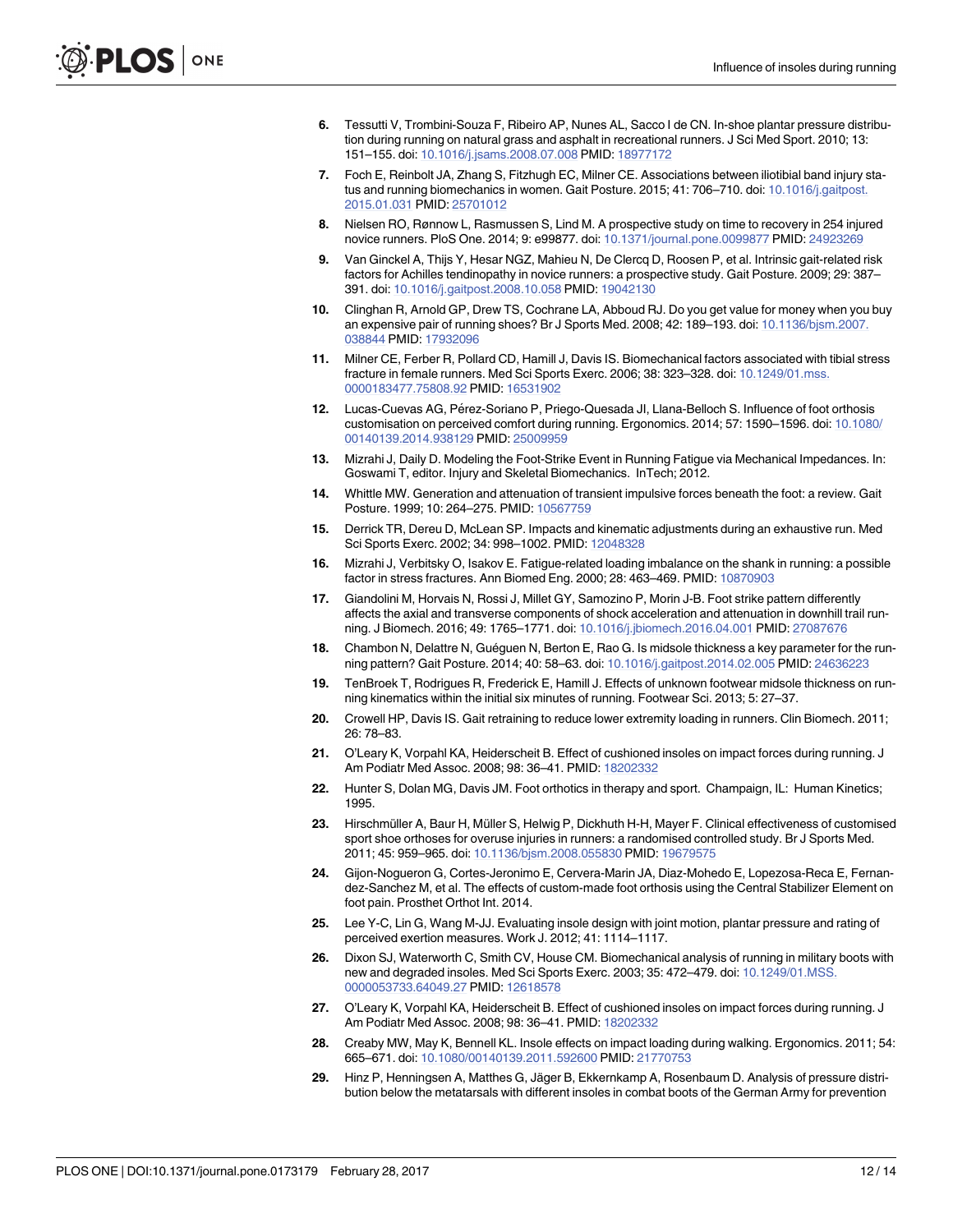of march fractures. Gait Posture. 2008; 27: 535–538. doi: [10.1016/j.gaitpost.2007.06.005](http://dx.doi.org/10.1016/j.gaitpost.2007.06.005) PMID: [17692523](http://www.ncbi.nlm.nih.gov/pubmed/17692523)

- <span id="page-12-0"></span>**[30](#page-1-0).** Dixon SJ. Influence of a commercially available orthotic device on rearfoot eversion and vertical ground reaction force when running in military footwear. Mil Med. 2007; 172: 446–450. PMID: [17484322](http://www.ncbi.nlm.nih.gov/pubmed/17484322)
- [31](#page-1-0). Gijon-Nogueron G, Cortes-Jeronimo E, Cervera-Marin JA, García-de-la-Peña R, Benhamu-Benhamu S, Luque-Suarez A. Foot orthoses custom-made by vacuum forming on the non-load-bearing foot: preliminary results in male children with calcaneal apophysitis (Sever's disease). Prosthet Orthot Int. 2013; 37: 495–498. doi: [10.1177/0309364613482844](http://dx.doi.org/10.1177/0309364613482844) PMID: [23585194](http://www.ncbi.nlm.nih.gov/pubmed/23585194)
- **[32](#page-2-0).** Lucas-Cuevas AG, Pérez-Soriano P, Llana-Belloch S, Macián-Romero C, Sánchez-Zuriaga D. Effect of custom-made and prefabricated insoles on plantar loading parameters during running with and without fatigue. J Sports Sci. 2014; 32: 1712–1721. doi: [10.1080/02640414.2014.915422](http://dx.doi.org/10.1080/02640414.2014.915422) PMID: [24823258](http://www.ncbi.nlm.nih.gov/pubmed/24823258)
- **[33](#page-2-0).** Clansey AC, Hanlon M, Wallace ES, Lake MJ. Effects of fatigue on running mechanics associated with tibial stress fracture risk. Med Sci Sports Exerc. 2012; 44: 1917–1923. doi: [10.1249/MSS.](http://dx.doi.org/10.1249/MSS.0b013e318259480d) [0b013e318259480d](http://dx.doi.org/10.1249/MSS.0b013e318259480d) PMID: [22525776](http://www.ncbi.nlm.nih.gov/pubmed/22525776)
- **[34](#page-2-0).** McArdle WD, Katch FI, Katch VL. Essentials of Exercise Physiology. Lippincott Williams & Wilkins; 2006.
- **[35](#page-3-0).** Urbaniak GC, Plous S. Research Randomizer [Computer software]. Retrieved from [http://www.](http://www.randomizer.org/) [randomizer.org/.](http://www.randomizer.org/)
- **[36](#page-4-0).** Nagel A, Fernholz F, Kibele C, Rosenbaum D. Long distance running increases plantar pressures beneath the metatarsal heads: a barefoot walking investigation of 200 marathon runners. Gait Posture. 2008; 27: 152–155. doi: [10.1016/j.gaitpost.2006.12.012](http://dx.doi.org/10.1016/j.gaitpost.2006.12.012) PMID: [17276688](http://www.ncbi.nlm.nih.gov/pubmed/17276688)
- **[37](#page-4-0).** Weist R, Eils E, Rosenbaum D. The influence of muscle fatigue on electromyogram and plantar pressure patterns as an explanation for the incidence of metatarsal stress fractures. Am J Sports Med. 2004; 32: 1893–1898. PMID: [15572318](http://www.ncbi.nlm.nih.gov/pubmed/15572318)
- **[38](#page-4-0).** Borg GA. Psychophysical bases of perceived exertion. Med Sci Sports Exerc. 1982; 14: 377–381. PMID: [7154893](http://www.ncbi.nlm.nih.gov/pubmed/7154893)
- **[39](#page-4-0).** Parks TW, Burrus CS. Digital Filter Design. New York, NY, USA: Wiley-Interscience; 1987.
- **[40](#page-7-0).** Butler RJ, Hamill J, Davis I. Effect of footwear on high and low arched runners' mechanics during a prolonged run. Gait Posture. 2007; 26: 219–225. doi: [10.1016/j.gaitpost.2006.09.015](http://dx.doi.org/10.1016/j.gaitpost.2006.09.015) PMID: [17055729](http://www.ncbi.nlm.nih.gov/pubmed/17055729)
- **[41](#page-7-0).** Windle CM, Gregory SM, Dixon SJ. The shock attenuation characteristics of four different insoles when worn in a military boot during running and marching. Gait Posture. 1999; 9: 31–37. PMID: [10575068](http://www.ncbi.nlm.nih.gov/pubmed/10575068)
- **[42](#page-7-0).** Laughton C, Davis I, Hamill J. Effect of Strike Pattern and Orthotic Intervention on Tibial Shock During Running. J Appl Biomech. 2003; 19: 153–168.
- **[43](#page-7-0).** Dixon SJ, Collop AC, Batt ME. Surface effects on ground reaction forces and lower extremity kinematics in running. Med Sci Sports Exerc. 2000; 32: 1919–1926. PMID: [11079523](http://www.ncbi.nlm.nih.gov/pubmed/11079523)
- **[44](#page-7-0).** Zadpoor AA, Nikooyan AA. The relationship between lower-extremity stress fractures and the ground reaction force: a systematic review. Clin Biomech Bristol Avon. 2011; 26: 23–28.
- **[45](#page-8-0).** Radin EL, Yang KH, Riegger C, Kish VL, O'Connor JJ. Relationship between lower limb dynamics and knee joint pain. J Orthop Res Off Publ Orthop Res Soc. 1991; 9: 398–405.
- **[46](#page-8-0).** Aguinaldo A, Mahar A. Impact loading in running shoes with cushioning column systems. J Appl Biomech. 2003; 19: 353–360.
- **[47](#page-8-0).** Cavanagh PR. The running shoe book. Mountain View, CA.: Anderson World; 1980.
- **48.** Nigg BM, Bahlsen HA, Luethi SM, Stokes S. The influence of running velocity and midsole hardness on external impact forces in heel-toe running. J Biomech. 1987; 20: 951–959. PMID: [3693376](http://www.ncbi.nlm.nih.gov/pubmed/3693376)
- **49.** Campbell G, Newell E, McLure M. Compression testing of foamed plastics and rubbers for use as orthotic show insoles. Prosthet Orthot Int. 1982; 6: 48–52. doi: [10.3109/03093648209167741](http://dx.doi.org/10.3109/03093648209167741) PMID: [7079112](http://www.ncbi.nlm.nih.gov/pubmed/7079112)
- **[50](#page-8-0).** Campbell GJ, McLure M, Newell EN. Compressive behavior after simulated service conditions of some foamed materials intended as orthotic shoe insoles. J Rehabil Res Dev. 1984; 21: 57–65. PMID: [6530678](http://www.ncbi.nlm.nih.gov/pubmed/6530678)
- **[51](#page-8-0).** Crowell HP, Milner CE, Hamill J, Davis IS. Reducing impact loading during running with the use of realtime visual feedback. J Orthop Sports Phys Ther. 2010; 40: 206–213. doi: [10.2519/jospt.2010.3166](http://dx.doi.org/10.2519/jospt.2010.3166) PMID: [20357417](http://www.ncbi.nlm.nih.gov/pubmed/20357417)
- **[52](#page-8-0).** Grech C, Formosa C, Gatt A. Shock attenuation properties at heel strike: Implications for the clinical management of the cavus foot. J Orthop. 2016; 13: 148–151. doi: [10.1016/j.jor.2016.03.011](http://dx.doi.org/10.1016/j.jor.2016.03.011) PMID: [27408486](http://www.ncbi.nlm.nih.gov/pubmed/27408486)
- **[53](#page-8-0).** Pratt DJ. Mechanisms of shock attenuation via the lower extremity during running. Clin Biomech. 1989; 4: 51–57.